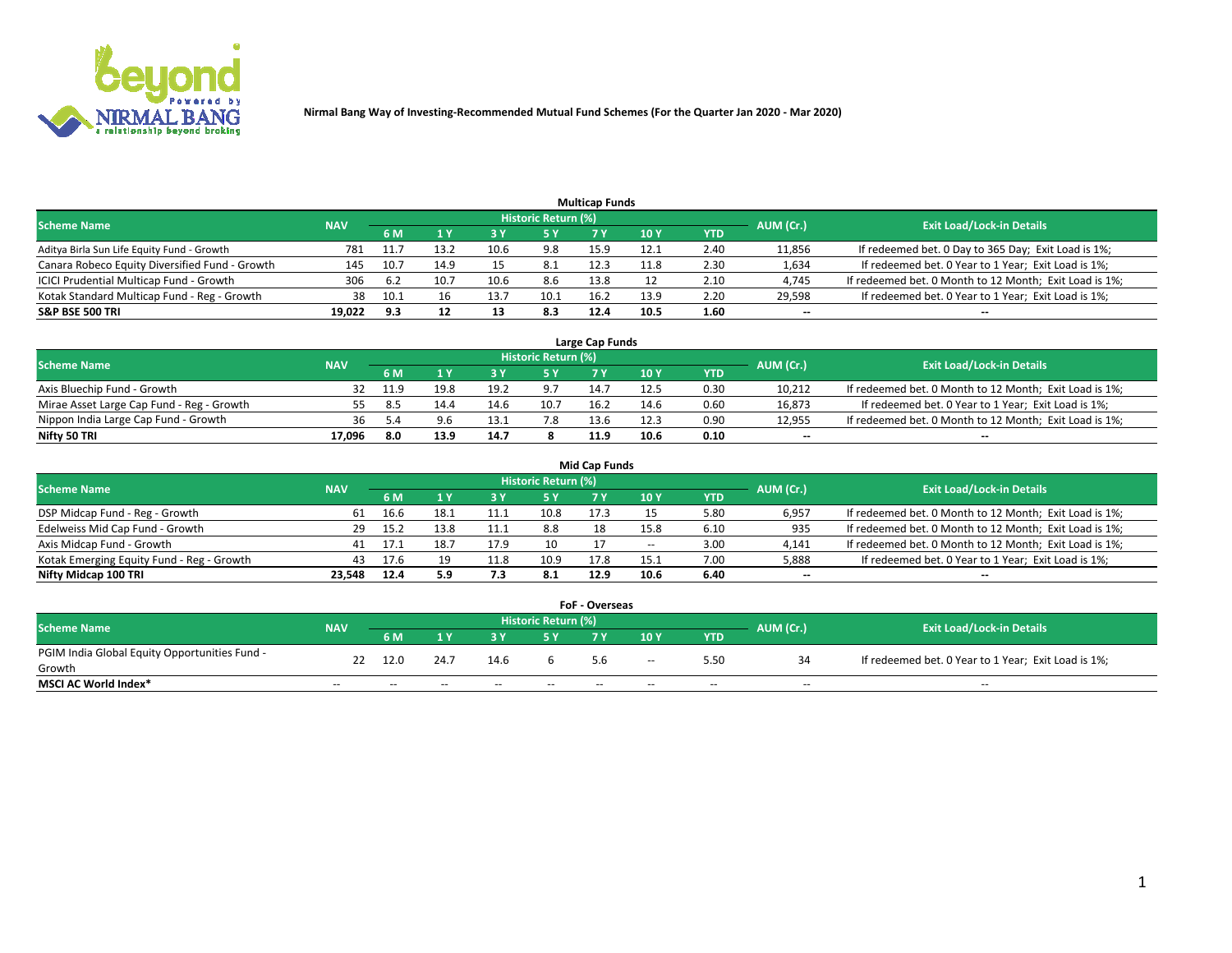

| Large & Midcap                                   |            |      |      |      |                     |      |      |      |                          |                                                     |  |  |  |  |
|--------------------------------------------------|------------|------|------|------|---------------------|------|------|------|--------------------------|-----------------------------------------------------|--|--|--|--|
| <b>Scheme Name</b>                               | <b>NAV</b> |      |      |      | Historic Return (%) |      |      |      | AUM (Cr.)                | <b>Exit Load/Lock-in Details</b>                    |  |  |  |  |
|                                                  |            | 6 M  |      |      | 5 Y                 |      | 10Y  | YTD  |                          |                                                     |  |  |  |  |
| Canara Robeco Emerging Equities - Growth         | 100        | 12.9 | 14.3 | 13.5 | 11.5                | 20.6 | 18.2 | 3.80 | 5,339                    | If redeemed bet. 0 Year to 1 Year; Exit Load is 1%; |  |  |  |  |
| Invesco India Growth Opportunities Fund - Growth | 37         | 13.6 | 14.8 |      | 9.9                 | 14.8 | 12.7 | 2.20 | 2,239                    | If redeemed bet. 0 Year to 1 Year; Exit Load is 1%; |  |  |  |  |
| Principal Emerging Bluechip Fund - Growth        | 112        | 14.2 |      | 11.  | 10.7                | 18.5 | 14.8 | 3.50 | 2,117                    | If redeemed bet. 0 Year to 1 Year; Exit Load is 1%; |  |  |  |  |
| NIFTY Large Midcap 250 TRI                       | 7.649      | 11.2 |      | 12.7 | 9.4                 | 14.1 | 11.4 | 3.10 | $\overline{\phantom{a}}$ | $-$                                                 |  |  |  |  |

| <b>Focused Funds</b>             |            |            |      |  |                     |      |       |      |           |                                                        |  |  |  |
|----------------------------------|------------|------------|------|--|---------------------|------|-------|------|-----------|--------------------------------------------------------|--|--|--|
| <b>Scheme Name</b>               | <b>NAV</b> |            |      |  | Historic Return (%) |      |       |      |           | <b>Exit Load/Lock-in Details</b>                       |  |  |  |
|                                  |            | <b>6 M</b> |      |  |                     |      | 10 Y  | YTD  | AUM (Cr.) |                                                        |  |  |  |
| Axis Focused 25 Fund - Growth    |            | 14.0       | 20.6 |  |                     | 14.6 | $- -$ | 0.80 | 9.110     | If redeemed bet. 0 Month to 12 Month; Exit Load is 1%; |  |  |  |
| SBI Focused Equity Fund - Growth | 158        |            |      |  |                     | 14.9 | 16.7  | 3.00 | 6.924     | If redeemed bet. 0 Year to 1 Year; Exit Load is 1%;    |  |  |  |
| <b>S&amp;P BSE 500 TRI</b>       | 19.022     | 9.3        |      |  | 8.3                 | 12.4 | 10.5  | 1.60 | $\sim$    | $- -$                                                  |  |  |  |

| <b>Small Cap Funds</b>                         |            |      |        |                     |      |               |        |      |           |                                                     |  |  |  |  |
|------------------------------------------------|------------|------|--------|---------------------|------|---------------|--------|------|-----------|-----------------------------------------------------|--|--|--|--|
| <b>Scheme Name</b>                             | <b>NAV</b> |      |        | Historic Return (%) |      |               |        |      | AUM (Cr.) | <b>Exit Load/Lock-in Details</b>                    |  |  |  |  |
|                                                |            | 6 M  |        | 3Y                  | 5 Y  | 7 Y           | 10Y    | YTD  |           |                                                     |  |  |  |  |
| Franklin India Smaller Companies Fund - Growth | 52         | 5.5  | 0.6    |                     | 6.5  | 17.3          | 14.8   | 4.90 | 6,929     | If redeemed bet. 0 Year to 1 Year; Exit Load is 1%; |  |  |  |  |
| HDFC Small Cap Fund - Growth                   | 41         | 2.9  | $-2.7$ |                     | 9.2  | 14.2          | 11.9   | 5.90 | 9,233     | If redeemed bet. 0 Year to 1 Year; Exit Load is 1%; |  |  |  |  |
| L&T Emerging Businesses Fund - Reg - Growth    | 24         | -7.6 | 0.6    | 9.4                 | 10.7 | $\sim$ $\sim$ | $\sim$ | 5.90 | 5,941     | If redeemed bet. 0 Year to 1 Year; Exit Load is 1%; |  |  |  |  |
| SBI Small Cap Fund - Growth                    | 57         | 14.3 | 15.6   | 15.1                | 13.5 | 23.4          | 18.3   | 5.70 | 3,156     | If redeemed bet. 0 Year to 1 Year; Exit Load is 1%; |  |  |  |  |
| Nifty Smallcap 100 TRI                         | 7.733      | 9.5  | 1.3    | 1.3                 | 3.9  | 9.1           | 6.9    | 7.90 | $\sim$    | $- -$                                               |  |  |  |  |

## **ELSS Schemes (Tax Saving u/s 80-C)**

| <b>Scheme Name</b>                           | <b>NAV</b> |      |      | <b>Historic Return (%)</b> |           |      |      |      | AUM (Cr.) | <b>Exit Load/Lock-in Details</b> |
|----------------------------------------------|------------|------|------|----------------------------|-----------|------|------|------|-----------|----------------------------------|
|                                              |            | 6 M  | 1 Y  |                            | <b>5Y</b> | 7 Y  | 10Y  | YTD  |           |                                  |
| Aditya Birla Sun Life Tax Relief 96 - Growth | 33         | 11.6 |      | 12.1                       | 8.8       | 15.6 |      | 1.50 | 10,029    | Nil                              |
| Axis Long Term Equity Fund - Growth          | 50         | 13.1 | 20.2 |                            | 10.2      | 19   | 17.4 | 0.80 | 21,473    | Nil                              |
| Canara Robeco Equity Tax Saver Fund - Growth | 69         | 9.0  | 12.4 | 13.6                       | ל.        | 12.1 | 12.2 | 1.10 | 1,005     | Nil                              |
| Invesco India Tax Plan - Growth              | 55         | 12.0 |      | 13.1                       | 9.4       | 15.4 | 13.7 | 1.80 | 988       | Nil                              |
| Mirae Asset Tax Saver Fund - Reg - Growth    | 19         | 11.3 | L7.6 | 17.3                       | $- -$     | --   |      | 2.10 | 3,066     | Nil                              |
| S&P BSE 200 TRI                              | 6,143      | 9.2  | 12.6 | 13.6                       | 8.5       | 12.5 | 10.7 | 1.10 | $\sim$    | $- -$                            |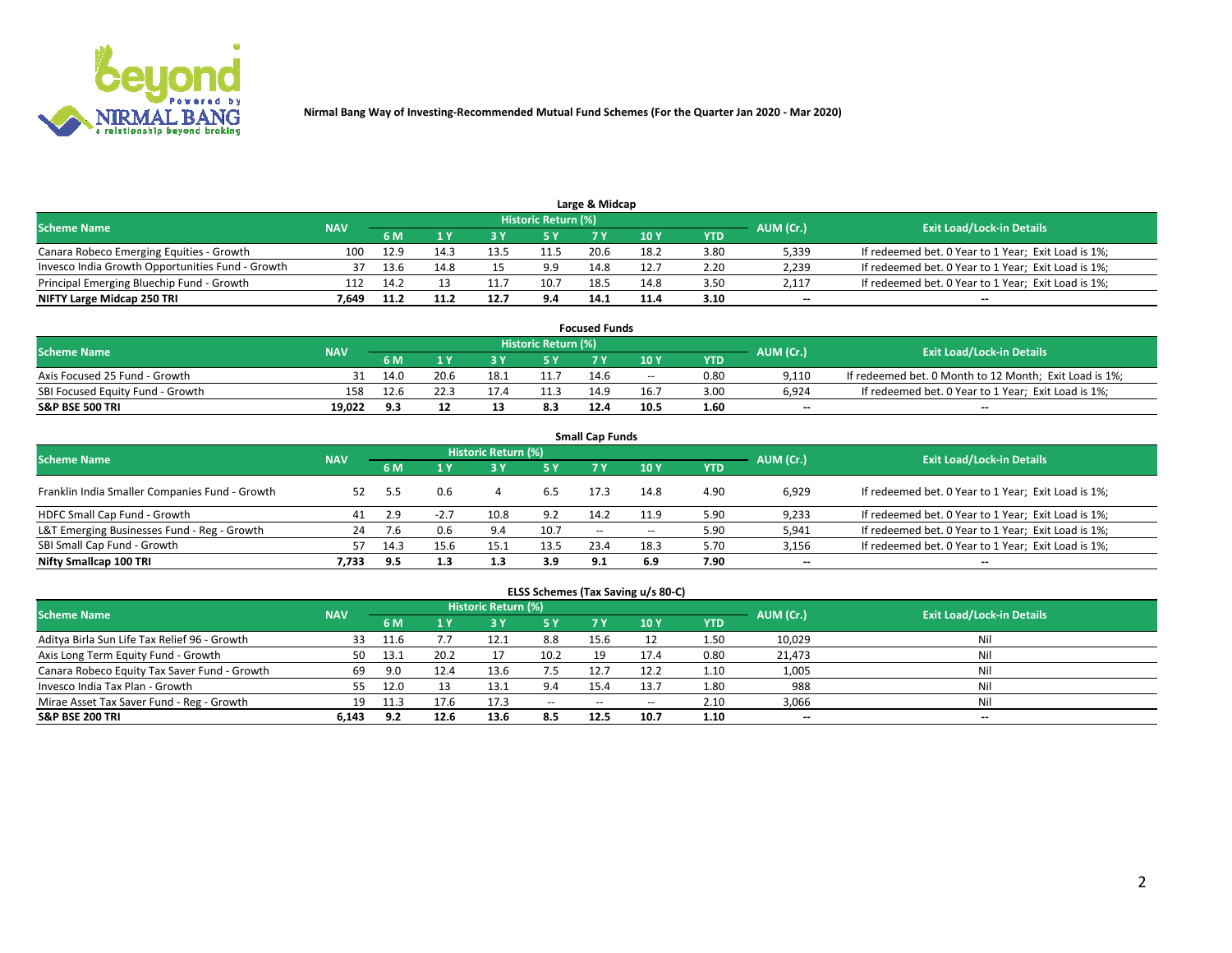

| <b>Contra/Value Fund</b><br>Historic Return (%) |            |      |      |      |      |      |      |      |           |                                                     |  |  |  |
|-------------------------------------------------|------------|------|------|------|------|------|------|------|-----------|-----------------------------------------------------|--|--|--|
| <b>Scheme Name</b>                              | <b>NAV</b> |      |      |      |      |      |      |      | AUM (Cr.) | <b>Exit Load/Lock-in Details</b>                    |  |  |  |
|                                                 |            | 6 M  |      |      | 5 Y  |      | 10Y  | YTD  |           |                                                     |  |  |  |
| Kotak India EQ Contra Fund - Reg - Growth       |            |      |      | 14.8 |      |      | 11.1 | 2.80 | 882       | If redeemed bet. 0 Year to 1 Year; Exit Load is 1%; |  |  |  |
| Invesco India Contra Fund - Growth              |            |      |      | 14.1 | 10.2 | 16.5 | 12.9 | 3.20 | 4,596     | If redeemed bet. 0 Year to 1 Year; Exit Load is 1%; |  |  |  |
| UTI Value Opportunities Fund - Growth           | 66         | 12.4 | 15.2 | .    |      | 10.9 | 10.9 | 3.00 | 4,560     | If redeemed bet. 0 Year to 1 Year; Exit Load is 1%; |  |  |  |
| Nippon India Value Fund - Growth                | 76         | 6.7  | 10.2 |      |      | 12.4 | 10.5 | 1.60 | 3,133     | If redeemed bet. 0 Year to 1 Year; Exit Load is 1%; |  |  |  |
| <b>S&amp;P BSE 500 TRI</b>                      | 19.022     | 9.3  |      |      | 8.3  | 12.4 | 10.5 | 1.60 | $\sim$    | $- -$                                               |  |  |  |

|                                                                           |            |      |      |                     |           | Sector/Thematic |                          |            |                          |                                                        |
|---------------------------------------------------------------------------|------------|------|------|---------------------|-----------|-----------------|--------------------------|------------|--------------------------|--------------------------------------------------------|
| <b>Scheme Name</b>                                                        | <b>NAV</b> |      |      | Historic Return (%) |           |                 |                          |            | AUM (Cr.)                | <b>Exit Load/Lock-in Details</b>                       |
|                                                                           |            | 6 M  | 1 Y  | 73 Y                | <b>5Y</b> | 7 Y             | 10Y                      | <b>YTD</b> |                          |                                                        |
| Canara Robeco Consumer Trends Fund - Reg -<br>Growth                      | 43         | 14.5 | 15.3 | 16.1                | 10.3      | 14.9            | 14.9                     | 1.20       | 374                      | If redeemed bet. 0 Year to 1 Year; Exit Load is 1%;    |
| Mirae Asset Great Consumer Fund - Growth                                  | 39         | 17.7 | 14.2 | 18.5                | 11.8      | 16.2            | $\overline{\phantom{a}}$ | 3.60       | 961                      | If redeemed bet. 0 Year to 1 Year; Exit Load is 1%;    |
| ICICI Prudential Technology Fund - Growth                                 | 61         | 4.5  | 3.9  | 16.6                | 7.6       | 16.4            | 15.7                     | 5.80       | 409                      | If redeemed bet. 0 Day to 15 Day; Exit Load is 1%;     |
| Nippon India Pharma Fund - Growth                                         | 157        | 11.4 |      |                     | 3.9       | 12.8            | 13.9                     | 3.00       | 2,417                    | If redeemed bet. 0 Year to 1 Year; Exit Load is 1%;    |
| BNP Paribas India Consumption Fund - Reg - Growth                         | 13         | 16.1 | 23.9 | $- -$               | $- -$     | $- -$           | $- -$                    | 3.40       | 467                      | If redeemed bet. 0 Month to 12 Month; Exit Load is 1%; |
| ICICI Prudential Banking and Financial Services Fund -<br>Retail - Growth | 70         | 9.3  | 16.7 | 16.4                | 12.3      | 17.3            | 17.3                     | 1.00       | 3,592                    | If redeemed bet. 0 Day to 15 Day; Exit Load is 1%;     |
| <b>S&amp;P BSE 500 TRI</b>                                                | 19.022     | 9.3  | 12   | 13                  | 8.3       | 12.4            | 10.5                     | 1.60       | $\overline{\phantom{a}}$ | $- -$                                                  |

|                                                            |            |     |      |                     |               |                          | <b>Dynamic Asset Allocation Funds</b> |            |           |                                                          |
|------------------------------------------------------------|------------|-----|------|---------------------|---------------|--------------------------|---------------------------------------|------------|-----------|----------------------------------------------------------|
| <b>Scheme Name</b>                                         | <b>NAV</b> |     |      | Historic Return (%) |               |                          |                                       |            |           | <b>Exit Load/Lock-in Details</b>                         |
|                                                            |            | 6 M |      | <b>3Y</b>           | 5 Y           |                          | 10 <sub>Y</sub>                       | <b>YTD</b> | AUM (Cr.) |                                                          |
| ICICI Prudential Balanced Advantage Fund - Reg -<br>Growth | 38         | 8.0 | 12.5 | 10.2                | 8.8           | 11.9                     | 12.1                                  | 0.80       | 28,528    | If redeemed bet. 0 Year to 1 Year; Exit Load is 1%;      |
| Invesco India Dynamic Equity Fund - Growth                 | 30         | 5.1 | 9.2  | 9.1                 | 7.3           | 11.5                     | 10.2                                  | 0.40       | 893       | If redeemed bet. 0 Month to 3 Month; Exit Load is 0.25%; |
| Nippon India Balanced Advantage Fund - Growth              | 96         | 5.6 | 10   | 10.5                | 7.2           | 11.3                     | 10.8                                  | 1.50       | 2,694     | If redeemed bet. 0 Month to 12 Month; Exit Load is 1%;   |
| HDFC Balanced Advantage Fund - Growth                      | 202        | 2.1 | 8.8  | 11.8                | 7.8           |                          | 10.9                                  | 0.40       | 44,498    | If redeemed bet. 0 Year to 1 Year; Exit Load is 1%;      |
| SBI Dynamic Asset Allocation Fund - Reg - Growth           | 14         | 4.9 | 5.6  | 9.9                 | $\sim$ $\sim$ | $\overline{\phantom{m}}$ | $- -$                                 | 0.0        | 677       | If redeemed bet. 0 Month to 12 Month; Exit Load is 1%;   |
| NIFTY 50 Hybrid Composite Debt 65:35 Index                 | 10,593     | 6.4 | 13.2 | 12.1                | 8.2           | 10.8                     | 10                                    | 0.30       | $\sim$    | $\overline{\phantom{a}}$                                 |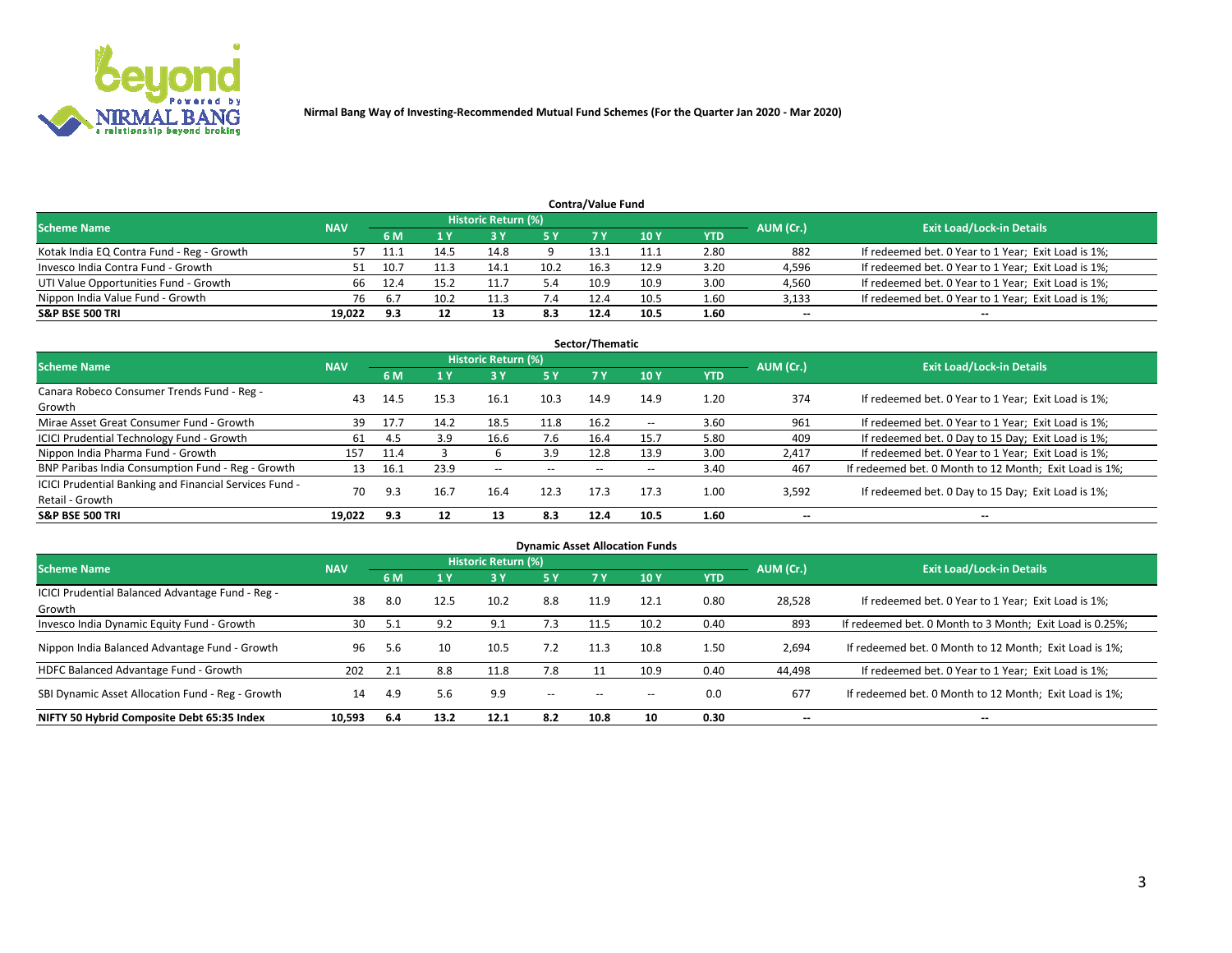

| <b>Hybrid Aggressive</b>                        |            |     |      |                            |        |                          |       |      |                          |                                                        |  |  |  |  |
|-------------------------------------------------|------------|-----|------|----------------------------|--------|--------------------------|-------|------|--------------------------|--------------------------------------------------------|--|--|--|--|
| <b>Scheme Name</b>                              | <b>NAV</b> |     |      | <b>Historic Return (%)</b> |        |                          |       |      | AUM (Cr.)                | <b>Exit Load/Lock-in Details</b>                       |  |  |  |  |
|                                                 |            | 6 M |      |                            |        |                          | 10Y   | YTD  |                          |                                                        |  |  |  |  |
| ICICI Prudential Equity & Debt Fund - Growth    | 141        |     | 12.1 | 9.5                        | 8.6    | 13.8                     | 13.5  | 1.00 | 23,073                   | If redeemed bet. 0 Year to 1 Year; Exit Load is 1%;    |  |  |  |  |
| Mirae Asset Hybrid - Equity Fund - Reg - Growth | 16         |     | 13.4 | 12.3                       | $\sim$ | $\overline{\phantom{a}}$ | $- -$ | 0.60 | 3,190                    | If redeemed bet. 0 Year to 1 Year; Exit Load is 1%;    |  |  |  |  |
| SBI Equity Hybrid Fund - Growth                 | 148        | 9.2 | 16.5 | 12.8                       | 9.3    | 14.4                     |       | 1.60 | 31,620                   | If redeemed bet. 0 Month to 12 Month; Exit Load is 1%; |  |  |  |  |
| Canara Robeco Equity Hybrid Fund - Growth       | 171        | 9.3 | 13.6 | 11.6                       | 8.6    | 13.1                     | 12.3  | 1.60 | 2,824                    | If redeemed bet. 0 Year to 1 Year; Exit Load is 1%;    |  |  |  |  |
| NIFTY 50 Hybrid Composite Debt 65:35 Index      | 10,593     | 6.4 | 13.2 | 12.1                       | 8.2    | 10.8                     | 10    | 0.30 | $\overline{\phantom{a}}$ | $- -$                                                  |  |  |  |  |

|                                            |            |           |                                  |     |      | <b>Arbitrage Fund</b> |      |        |                                                          |
|--------------------------------------------|------------|-----------|----------------------------------|-----|------|-----------------------|------|--------|----------------------------------------------------------|
| Scheme Name                                | <b>NAV</b> | AUM (Cr.) | <b>Exit Load/Lock-in Details</b> |     |      |                       |      |        |                                                          |
|                                            |            | 1 M       | ያ M                              | 6 M |      |                       | YTD  |        |                                                          |
| IDFC Arbitrage Fund - Reg - Growth         | 24         | 4.8       |                                  |     | 6.2  |                       | 6.20 | 11,944 | If redeemed bet. 0 Month to 1 Month; Exit Load is 0.25%; |
| Kotak Equity Arbitrage Fund - Reg - Growth | 28.        |           |                                  |     | -6.1 |                       | 6.10 | 17,486 | If redeemed bet. 0 Day to 30 Day; Exit Load is 0.25%;    |
| Nippon India Arbitrage Fund - Growth       | 20         | 4.8       |                                  |     | 6.2  |                       | 5.90 | 10.528 | If redeemed bet. 0 Month to 1 Month; Exit Load is 0.25%; |

|                                          |            |           |                                  |                          |                          | <b>Equity Saver</b> |               |            |                          |                                                        |
|------------------------------------------|------------|-----------|----------------------------------|--------------------------|--------------------------|---------------------|---------------|------------|--------------------------|--------------------------------------------------------|
| Scheme Name                              | <b>NAV</b> | AUM (Cr.) | <b>Exit Load/Lock-in Details</b> |                          |                          |                     |               |            |                          |                                                        |
|                                          |            | 6 M       |                                  |                          | 5 Y                      |                     | $\sqrt{10}$ Y | <b>YTD</b> |                          |                                                        |
| Axis Equity Saver Fund - Reg - Growth    |            | 6.0       | 9.4                              | $\Omega$                 | $\sim$                   | $-$                 | $- -$         | 0.90       | 812                      | If redeemed bet. 0 Month to 12 Month; Exit Load is 1%; |
| Kotak Equity Savings Fund - Reg - Growth |            |           |                                  |                          |                          | $\sim$ $\sim$       | $- -$         | 0.40       | 1,843                    | If redeemed bet. 0 Year to 1 Year; Exit Load is 1%;    |
| CRISIL Hybrid 50+50 - Moderate Index*    |            | $- -$     | $-$                              | $\overline{\phantom{a}}$ | $\overline{\phantom{a}}$ | $\sim$              | --            | $\sim$     | $\overline{\phantom{a}}$ | $- -$                                                  |

| <b>Liquid Funds</b>                                                                                                           |       |      |     |     |     |                          |        |                 |        |               |  |  |  |  |
|-------------------------------------------------------------------------------------------------------------------------------|-------|------|-----|-----|-----|--------------------------|--------|-----------------|--------|---------------|--|--|--|--|
| <b>Historic Return (%)</b><br>Avg<br><b>Exit Load/Lock-in Details</b><br>AUM (Cr.)<br>Scheme Name<br><b>NAV</b><br><b>YTM</b> |       |      |     |     |     |                          |        |                 |        |               |  |  |  |  |
|                                                                                                                               |       | 1 W. | ว พ | 1 M | 3 M | 1 Y                      |        | <b>Maturity</b> |        |               |  |  |  |  |
| Axis Liquid Fund - Growth                                                                                                     | 2.170 |      | 4.8 |     | 5.2 |                          | 5.29   | 0.17            | 29,119 | *Ref Footnote |  |  |  |  |
| IDFC Cash Fund - Reg - Growth                                                                                                 | 2.367 | 5.0  |     |     | 4.9 |                          | 5.09   | 0.13            | 10,312 | *Ref Footnote |  |  |  |  |
| Kotak Liquid Fund - Reg - Growth                                                                                              | 3,959 |      |     | 4.9 | ے . |                          | 5.28   | 0.14            | 27,114 | *Ref Footnote |  |  |  |  |
| <b>CRISIL Liquid Fund Index</b>                                                                                               | $- -$ | 5.5  | 5.2 |     | 5.6 | $\overline{\phantom{a}}$ | $\sim$ | $\sim$          | $\sim$ | $\sim$        |  |  |  |  |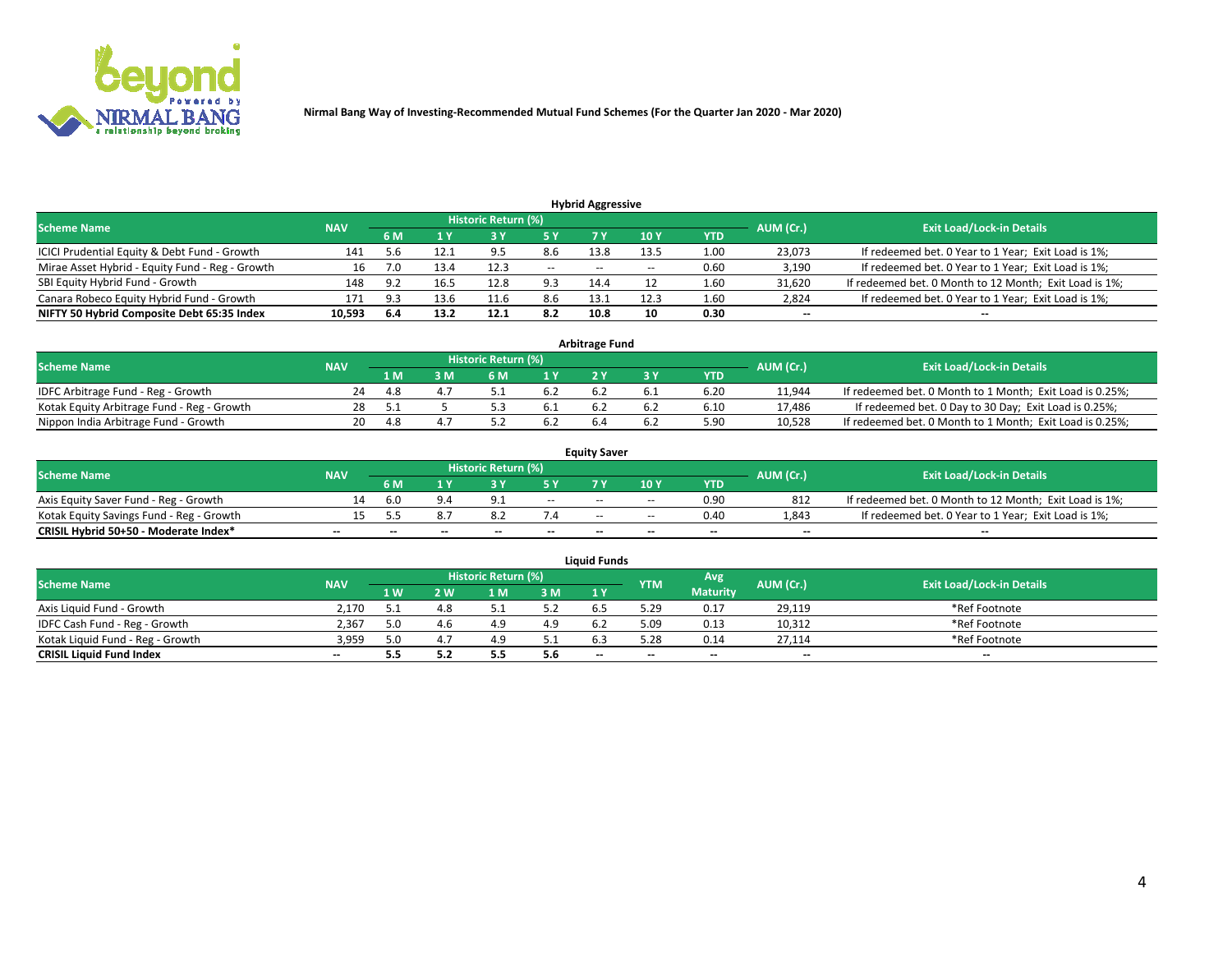

| <b>Ultra Short Fund</b>                       |            |      |     |                     |        |            |            |                 |           |                                  |  |  |  |
|-----------------------------------------------|------------|------|-----|---------------------|--------|------------|------------|-----------------|-----------|----------------------------------|--|--|--|
| <b>Scheme Name</b>                            | <b>NAV</b> |      |     | Historic Return (%) |        |            | <b>YTM</b> | 'Avg            | AUM (Cr.) | <b>Exit Load/Lock-in Details</b> |  |  |  |
|                                               |            | 1 M  | sм  | 6 M                 | 1Y     | <b>3 Y</b> |            | <b>Maturity</b> |           |                                  |  |  |  |
| IDFC Ultra Short Term Fund - Reg - Growth     |            | 5.8  |     |                     | 7.8    | --         | 5.78       | 0.41            | 4,408     | Nil                              |  |  |  |
| Sundaram Ultra Short Term Fund - Reg - Growth | 10.        | -4.6 | 4.8 |                     | $\sim$ | --         | ∕ د.د      | 0.29            | 362       | Nil                              |  |  |  |
| L&T Ultra Short Term Fund - Growth            | 32         |      |     | .c. b               |        |            |            | 0.49            | 2.454     | Nil                              |  |  |  |
| <b>NIFTY Ultra Short Duration Debt Index</b>  | 4,014      | -6.2 | 6.2 | 6.8                 | 7.7    |            | $\sim$     | $-$             | $\sim$    | $\sim$                           |  |  |  |

| <b>Money Market Fund</b>                         |            |       |     |                     |                |           |                          |                 |           |                                  |  |  |  |
|--------------------------------------------------|------------|-------|-----|---------------------|----------------|-----------|--------------------------|-----------------|-----------|----------------------------------|--|--|--|
| <b>Scheme Name</b>                               | <b>NAV</b> |       |     | Historic Return (%) |                |           | <b>YTM</b>               | Avg             | AUM (Cr.) | <b>Exit Load/Lock-in Details</b> |  |  |  |
|                                                  |            | '1 M. | 3 M | 6 M                 | 1 <sub>Y</sub> | <b>3Y</b> |                          | <b>Maturity</b> |           |                                  |  |  |  |
| Aditya Birla Sun Life Money Manager Fund - Reg - | 266        | 5.9   | 5.9 | 6.9                 | 7.9            |           | 5.91                     | 0.39            | 10,878    | Nil                              |  |  |  |
| Growth                                           |            |       |     |                     |                |           |                          |                 |           |                                  |  |  |  |
| Franklin India Savings Fund - Growth             |            |       | 5.9 |                     | 8.3            |           | -75.د                    | 0.38            | 4,724     | Nil                              |  |  |  |
| Nippon India Money Market Fund - Growth          | 2.998      | 5.6   |     | 6.9                 | 7.9            |           | 5.55                     | 0.30            | 3,805     | Nil                              |  |  |  |
| <b>CRISIL Liquid Fund Index</b>                  | $- -$      |       | 5.6 | 5.9                 | $\sim$         | --        | $\overline{\phantom{a}}$ | $- -$           | $\sim$    | $\sim$                           |  |  |  |

| <b>Short Term Fund</b>                          |            |      |     |                     |     |            |            |                 |           |                                  |  |  |  |  |
|-------------------------------------------------|------------|------|-----|---------------------|-----|------------|------------|-----------------|-----------|----------------------------------|--|--|--|--|
| <b>Scheme Name</b>                              | <b>NAV</b> |      |     | Historic Return (%) |     |            | <b>YTM</b> | Avg             | AUM (Cr.) | <b>Exit Load/Lock-in Details</b> |  |  |  |  |
|                                                 |            | 1 M  | 3 M | 6 M                 | 1 Y | <b>3 Y</b> |            | <b>Maturity</b> |           |                                  |  |  |  |  |
| Axis Short Term Fund - Growth                   |            |      |     | 8.8                 | 9.8 |            | 6.65       | 2.50            | 4,404     | Nil                              |  |  |  |  |
| HDFC Short Term Debt Fund - Growth              | 22         | -8.5 | 8.6 | 9.2                 | 9.9 |            |            | 3.05            | 10,519    | Nil                              |  |  |  |  |
| IDFC Bond Fund - Short Term Plan - Reg - Growth | 41         |      |     |                     | 9.8 |            | 6.79       | 2.23            | 11,757    | Nil                              |  |  |  |  |
| Kotak Bond Short Term Fund - Reg - Growth       |            | 7.8  |     | 8.3                 | 9.5 |            |            | 2.94            | 10,602    | Nil                              |  |  |  |  |
| L&T Short Term Bond Fund - Reg - Growth         | 19.        |      | 6.6 | 8.4                 | 9.4 |            | 6.67       | 2.24            | 4,866     | Nil                              |  |  |  |  |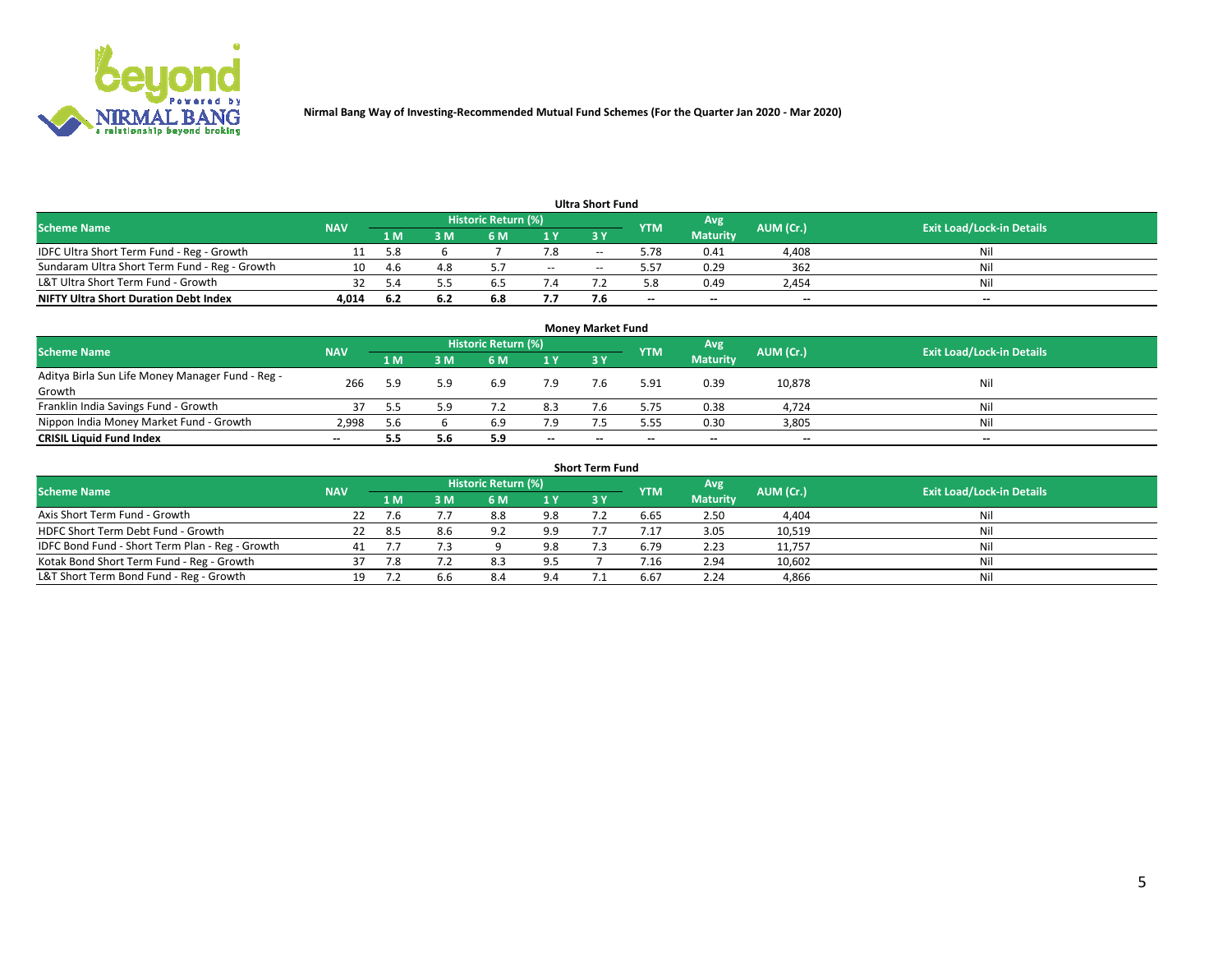

| <b>Low Duration Fund</b>                  |            |      |     |                     |     |     |            |                 |           |                                  |  |  |  |
|-------------------------------------------|------------|------|-----|---------------------|-----|-----|------------|-----------------|-----------|----------------------------------|--|--|--|
| <b>Scheme Name</b>                        | <b>NAV</b> |      |     | Historic Return (%) |     |     | <b>YTM</b> | Avg             | AUM (Cr.) | <b>Exit Load/Lock-in Details</b> |  |  |  |
|                                           |            | 1 M  | ያ M | 6 M                 | 1 V | 3 Y |            | <b>Maturity</b> |           |                                  |  |  |  |
| Axis Treasury Advantage Fund - Growth     | 2.230      | .bb  |     |                     | 8.7 |     |            | 0.90            | 3,949     | Nil                              |  |  |  |
| Canara Robeco Savings Fund - Reg - Growth |            | -6.1 |     |                     |     |     | 5.98       | 0.90            | 1,112     | Nil                              |  |  |  |
| IDFC Low Duration Fund - Reg - Growth     | 28         | 6.3  |     |                     | 8.3 |     | .88 د      | 0.79            | 5,323     | Nil                              |  |  |  |

| <b>Banking &amp; PSU Bond Funds</b>            |            |      |     |                            |      |           |            |                 |           |                                  |  |  |  |
|------------------------------------------------|------------|------|-----|----------------------------|------|-----------|------------|-----------------|-----------|----------------------------------|--|--|--|
| <b>Scheme Name</b>                             | <b>NAV</b> |      |     | <b>Historic Return (%)</b> |      |           | <b>YTM</b> | Avg             | AUM (Cr.) | <b>Exit Load/Lock-in Details</b> |  |  |  |
|                                                |            | 1 M  | sм  | 6 M                        | 71 Y | <b>3Y</b> |            | <b>Maturity</b> |           |                                  |  |  |  |
| HDFC Banking and PSU Debt Fund - Reg - Growth  | 1b.        | 8.7  | 8.8 | 9.6                        | 10.4 |           | 7.24       | 3.05            | 4,848     | Ni                               |  |  |  |
| Kotak Banking and PSU Debt Fund - Reg - Growth | 46         | 10.0 |     |                            | 11.1 |           | 7.09       | 3.81            | 4,204     | Ni                               |  |  |  |
| IDFC Banking & PSU Debt Fund - Reg - Growth    |            | Q    |     |                            | 11.4 |           | 6.95       | 3.14            | 12.627    | Ni                               |  |  |  |

| <b>Corporate Bond Funds</b>                         |                                  |     |      |     |      |     |            |                 |           |                                                         |  |  |  |  |
|-----------------------------------------------------|----------------------------------|-----|------|-----|------|-----|------------|-----------------|-----------|---------------------------------------------------------|--|--|--|--|
| <b>Scheme Name</b>                                  | <b>Exit Load/Lock-in Details</b> |     |      |     |      |     |            |                 |           |                                                         |  |  |  |  |
|                                                     | <b>NAV</b>                       | 1 M | I M  | 6 M | 1 Y  | 3Y  | <b>YTM</b> | <b>Maturity</b> | AUM (Cr.) |                                                         |  |  |  |  |
| ICICI Prudential Corporate Bond Fund - Reg - Growth |                                  | 8.2 | 8.2  | 8.7 | 9.9  |     | 6.96       | 2.40            | 11,339    | Nil                                                     |  |  |  |  |
| L&T Triple Ace Bond Fund - Reg - Growth             |                                  | റ റ | 10.1 |     | 13.3 | 6.5 | 7.58       | 8.28            | 2,298     | If redeemed bet. 0 Month to 3 Month; Exit Load is 0.5%; |  |  |  |  |
| Kotak Corporate Bond Fund - Std - Growth            | 2.657                            |     |      | 8.8 | 9.5  |     | 6.82       | 1.72            | 4,418     | Nil                                                     |  |  |  |  |

|                                            |            |      |     |                     |     | <b>Credit Risk Fund</b> |            |                 |           |                                                           |
|--------------------------------------------|------------|------|-----|---------------------|-----|-------------------------|------------|-----------------|-----------|-----------------------------------------------------------|
| <b>Scheme Name</b>                         | <b>NAV</b> |      |     | Historic Return (%) |     |                         | <b>YTM</b> | Avg             | AUM (Cr.) | <b>Exit Load/Lock-in Details</b>                          |
|                                            |            | 1 M  | : M | 6 M                 | 1 Y | 3Y                      |            | <b>Maturity</b> |           |                                                           |
| ICICI Prudential Credit Risk Fund - Growth | 21         | 9.6  |     | 10.2                | 9.7 |                         | 9.44       | 2.28            | 12,126    | If redeemed bet. 0 Year to 1 Year; Exit Load is 1%;       |
| Kotak Credit Risk Fund - Reg - Growth      | 22         | 10.2 |     | 9.8                 | 9.2 |                         | 8.94       | 2.70            | 5,043     | If redeemed bet. 0 Year to 1 Year; Exit Load is 1%;       |
|                                            |            |      |     |                     |     |                         |            |                 |           | If redeemed bet. 0 Month to 12 Month; Exit Load is 3%; If |
| SBI Credit Risk Fund - Growth              |            | 10.2 | 6.6 |                     | 6.6 | 6.4                     | 8.69       | 2.49            | 5,076     | redeemed bet. 12 Month to 24 Month; Exit Load is 1.5%; If |
|                                            |            |      |     |                     |     |                         |            |                 |           | redeemed bet. 24 Month to 36 Month; Exit Load is 0.75%;   |